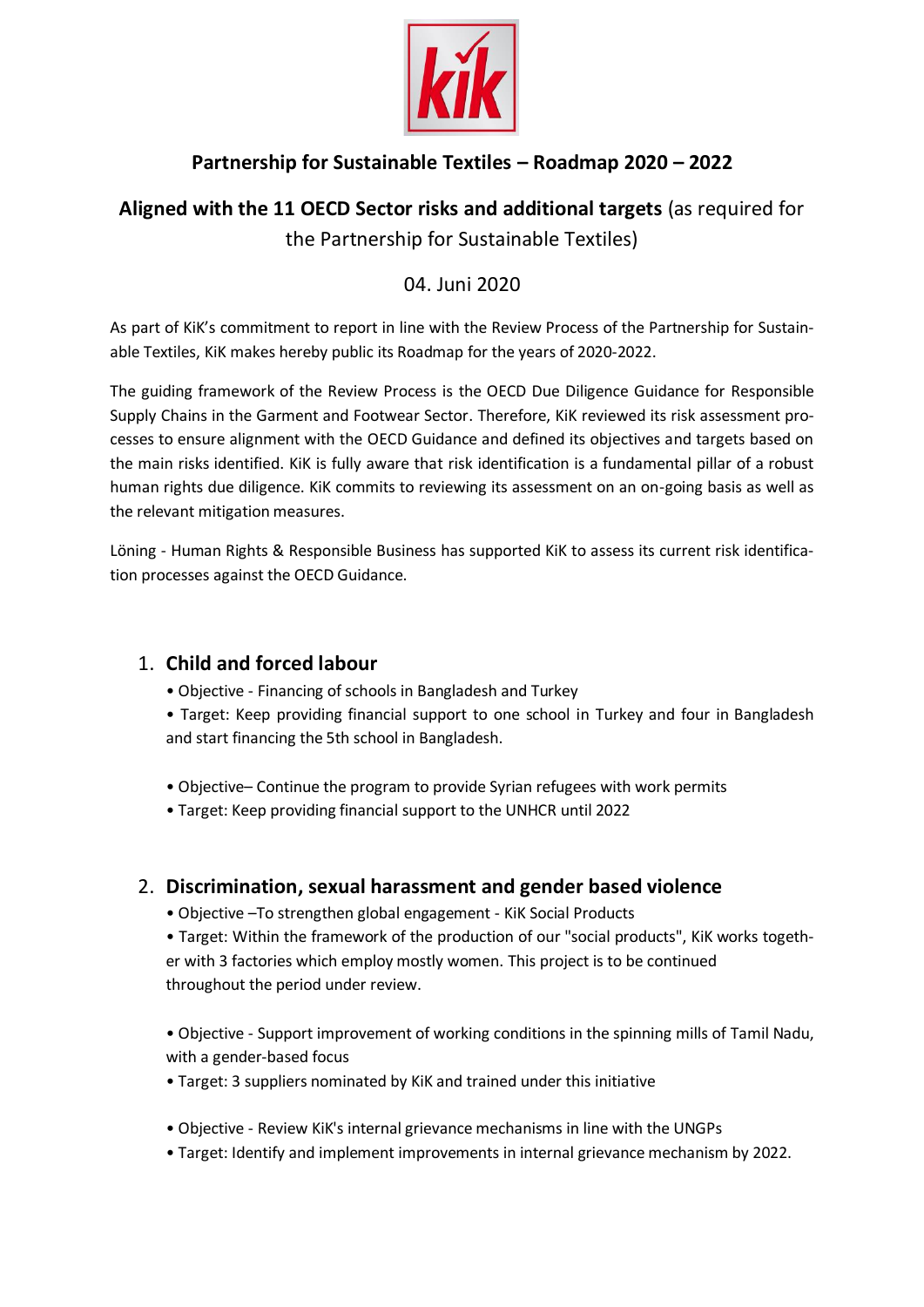

• Objective– Maintain our social program to produce in factories in the region of Rangpur, Bangladesh, supporting local women to maintain their jobs in the region and preventing them from moving to the capital.

• Target: Keep producing our social products in the 3 selected factories

#### 3. **Working hours**

• Objective - Support the establishment of Health and Safety Committees in factories located in China, through which working hours will also be addressed

• Target: Support the establishment of Health and Safety Committees in 20 of our tier 1 garment factories in China

• Objective - Support tier 1 factories to monitor critical paths using Blockchain technology

• Target: Engage 50 global garment factories on the project using Blockchain technology until 2022

#### 4. **Health & Safety (incl. building safety)**

• Objective – Continuation of the Accord/RSC

• Continuation of the Accord for Fire and Building Safety/RSC (Ready Made Garment Sustainability Council). In addition, KiK transferred the topic of occupational health and safety to the company's own initiative Pakistan Building Safety.

- Objective Maintain participation in Accord/RSC in Bangladesh
- Target: 100% of tier 1 factories engaged on Accord/RSC.
- Objective Own initiative Pakistan Building Safety

• Target: Keep conducting on-site building and fire safety assessments in 100% of the textile factories, and ensure that 65% of non-compliances are closed by 2022

- • Objective: Establish a program on fire safety in India
- Target: Onboard 5 factories in the program until 2022

#### 5. **Freedom of association & Collective bargaining**

• Objective: Increase transparency of our tier 2 supply chain

• Target: Map tier 2 suppliers until 2022 with our new Blockchain technology and with the support of the service provider "EcoVadis"

• Objective - Support financing of the initiative "SMART Textile & Garments C", which addresses working conditions (including freedom of association) and environmental standards, through

advisory programs, workshops and ad-hoc measures.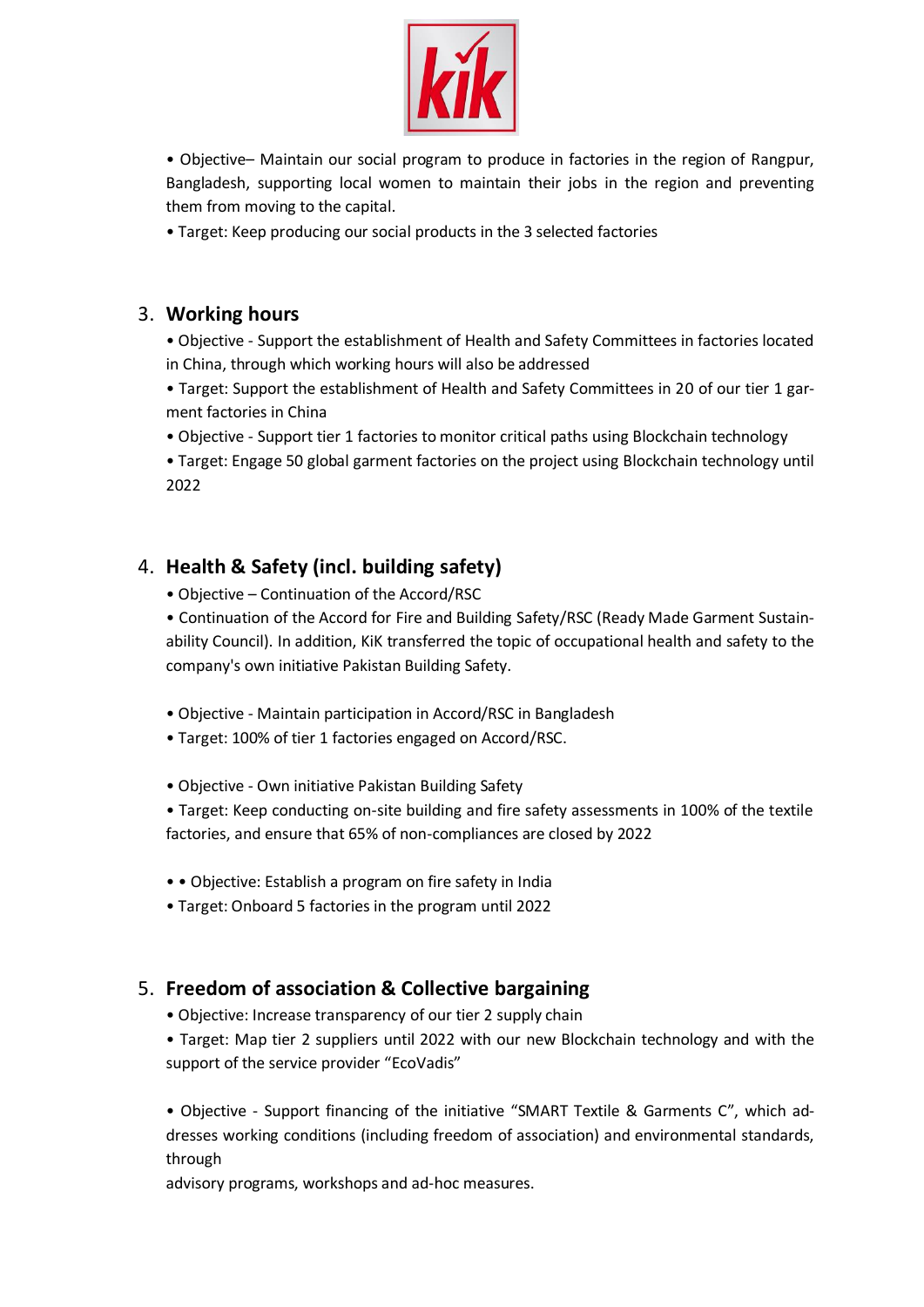

• Target: Support the financing of the program according the pre-established fees in 2020, 2021 and 2022

• Objective – Partnership for Sustainable Textiles

• Target: Voluntary participation in the living wages initiative which addresses the working conditions including collective bargaining skills and environmental standards

#### 6. **Salaries and social benefits**

• Partnership for Sustainable Textiles

• Develop an action plan based on the results of the ACT self-assessment on the topic of ethical purchasing practices and start implementation of the action plan on ethical purchasing practices

• Objective – Partnership for Sustainable Textiles

• Target: Actively participate in the Living Wage Initiative in one country

• Objective - Improve our responsible sourcing and purchasing practices

• Target: To establish a roadmap to improve alignment of KiK's policy on responsible purchasing practices

• Objective– Participate in the "ILO Call for Action: COVID-19: Action in the Global Garment Industry"

• Target: Ensure KiK's practices are in line with the commitments established in the ILO Call for Action

#### 7. **Use of chemicals, wastewater**

• Objective - Gradually replace more than 160 problematic chemicals used in textile production with safe substances.

• Target: Keep communicating the MRSL and start communicating the chemical inventory to 100% of our tier 1 garment factories and cascade it down to further tiers.

• Objective - Roll out our Chemical Management and Wastewater Project

• Target: Pilot project to record used chemicals in factories with wet processes in Bangladesh in cooperation with an external expert. Pilot project to record water pollution in two Factories in Bangladesh with the help of an external expert. Based on this, development of an action plan to reduce the contamination.

• Objective - Partnership for Sustainable Textiles

• Target: Active participation in the Partnerships Initiative Wastewater of the Sustainable Textiles Partnership until 2021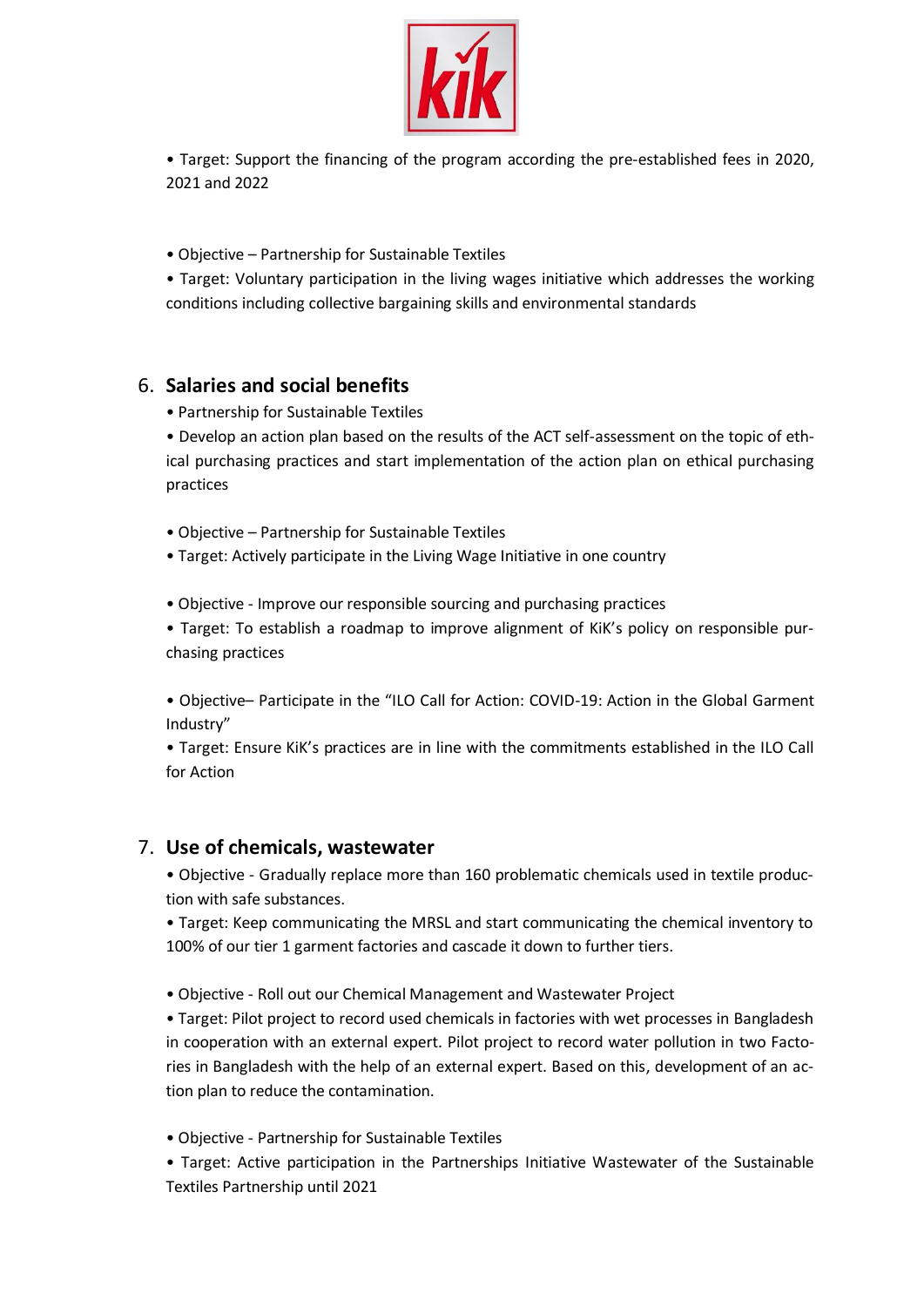

#### 8. **Environmental protection, use of resources**

- Objective Work to increase ISO 14001 along the supply chain
- Target: Increase the total number of ISO 14001 certificates along the supply chain to 40 factories compared to 2017
- Objective Increase the use of FSC mix or recycled cardboard
- Target: 100% of the social products using FSC mix or recycled cardboard by 2021

## 9. **Animal welfare (including sheep-breeding, mulesing)**

- Objective Work for animal welfare with external experts
- Target: KiK is cooperating with "Fur Free" and "4Pfoten". In addition, we signed an agreement on the subject of sheep in Australia.

### 10. **Greenhouse gas emissions**

- Objective– Ensure alignment to the Fashion Industry Charter
- Target: Develop a roadmap within the framework of the Fashion Industry Charter
- Objective Conduct of a pilot project to install solar panels on factory roofs in Pakistan
- Target: Install solar panels on 3 factory roofs in Pakistan by 2022

#### 11.**Corruption**

- Objective- Monitor suppliers' agreement to KiK´s Code of Conduct before starting business
- Target: Ensure that 100% of new suppliers sign KiK´s Code of Conduct

• Objective- Auditing institutes commissioned by KiK to be contractually obliged to sign a liability clause

• Target: Ensure liability clause is signed by 100% of auditing institutes

# **Additional Targets and Objectives** (required for the Partnership for Sustainable

Textiles)

#### 12. **Organic cotton**

- Objective Share of organic cotton in the range
- Keep the proportion of sustainable cotton at 1% of the entire range by 2020. This corresponds to approximately 4.7 million items of clothing